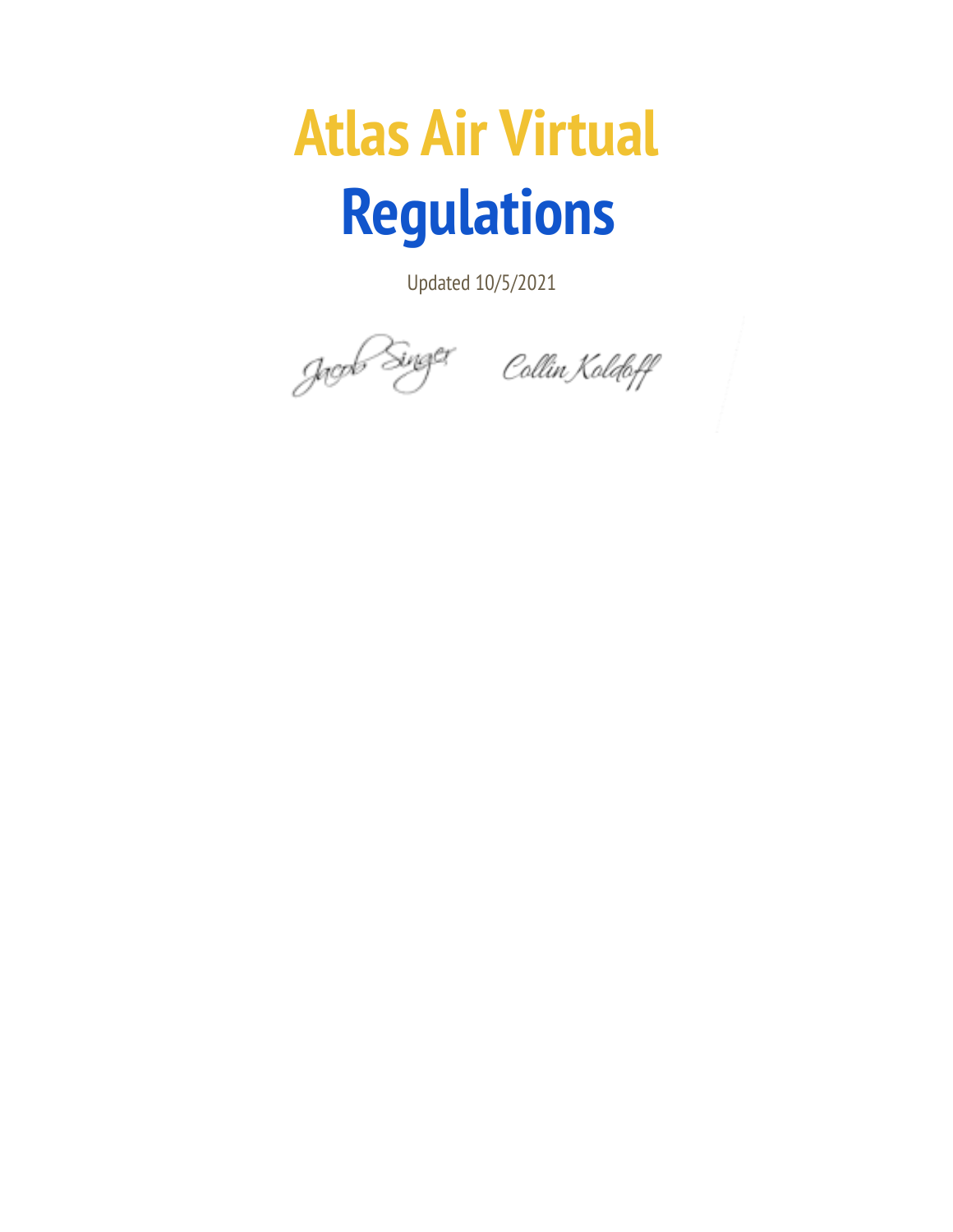## **Regulations**

All regulations inside this article must be followed by all members of Atlas Air Virtual, Regulations can be enforced by administrators.

- 1. You must be 13 years of age or older.
- 2. You must own a legal copy of FSX, P3D, or X-Plane.
- 3. You must enter valid information during registration.
- 4. You must comply with all VATSIM regulations.
- 5. You must have a VATSIM ID. You aren't required to use it however.
- 6. You must maintain respect for everyone inside Atlas Air Virtual.
- 7. You must file a minimum of 1 PIREP (pilot report) per month in a rolling period. Your account will be automatically deactivated if you are unable to meet this requirement. If you would like to reactivate your account, you must ask an administrator to do so. You will then have 14 days to complete a flight. Once you have completed your first flight back, you now only need to fly once per month in a rolling period.
- 8. You must only file a manual PIREP if a staff member or chief pilot requests you to or if you have proof of your flight. The most common use for filing a manual PIREP is for logging flights that have had simulator issues which prevent you from filing a normal PIREP.
- 9. You must not crash your aircraft. If the ACARS software logs a crash, your PIREP will be rejected.
- 10. You should include the following in your remarks if flying on the VATSIM network: "Flying for Atlas Air Virtual @ atlasair-virtual.com"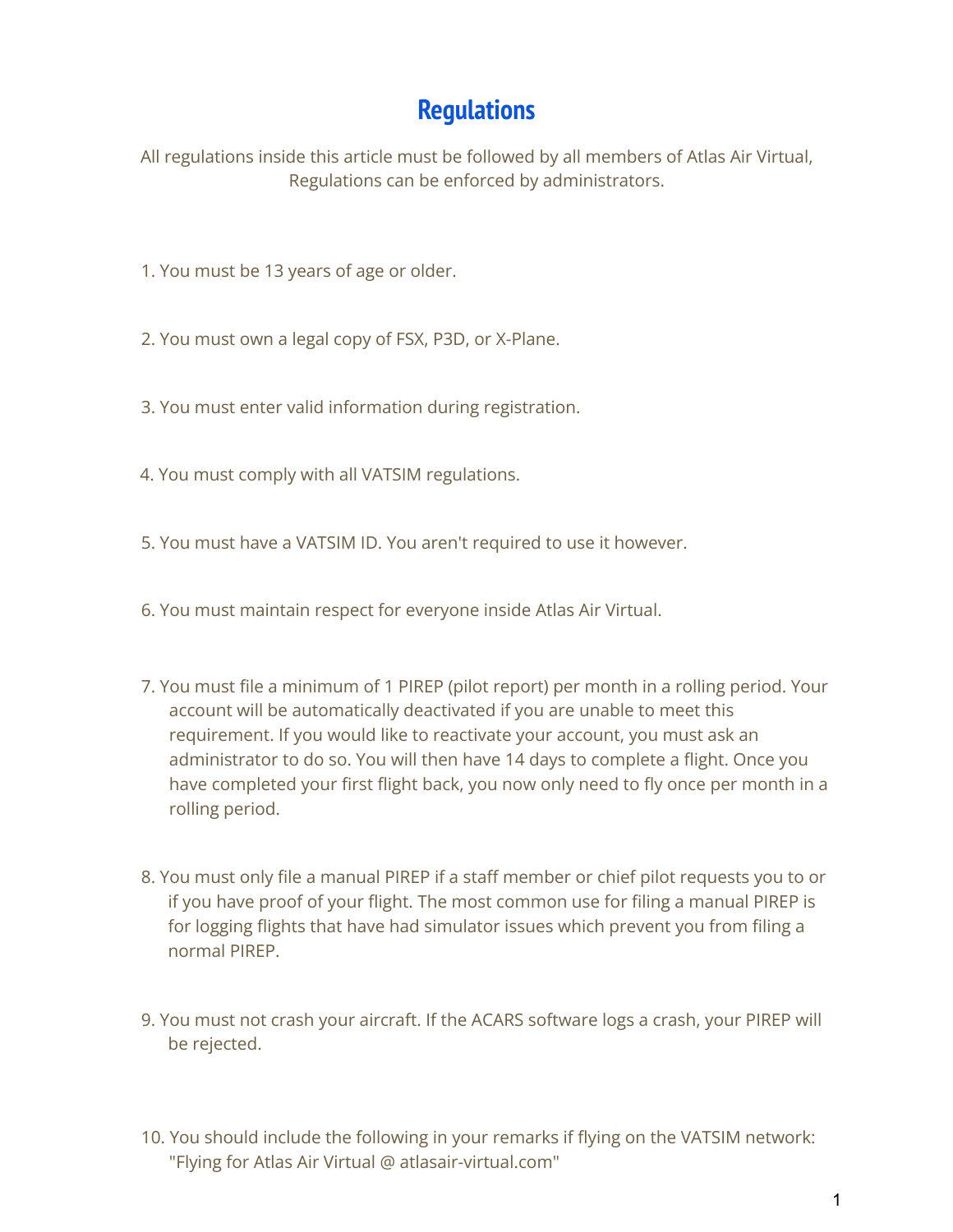- 11. You are allowed to substitute any aircraft in the fleet on any route as long as the aircraft that was chosen is able to serve the route safely.
- 12. You must file for a Leave of Absence (LOA) if you will be absent for more than 30 days. Through Discord, send a message to a staff member or chief pilot directly and they will take note of your LOA. You will not be able to cancel your LOA. You're unable to complete a flight during this time, but you can be active on the Discord. You must wait 30 days before filing another LOA.
- 13. You must not request a hub transfer before 90 days of being a member of your current hub. Through Discord, send a message to a staff member or the respective chief pilot directly and they will transfer your hub.
- 14. You must not exceed 1x Simulation Rate during your flights. Any flights with a simulation rate higher than 1x will be denied. Mistakes will be accounted for.
- 15. You should be able to fly your aircraft responsibly. This means knowing how to fly your aircraft, the systems, knowing how to plan your flights, etc. If you need any help or have any questions, feel free to ask in the Discord server.
- 16. Any behavior that shall harm the integrity of Atlas Air Virtual or any of our partners shall be punished accordingly. This behavior is, but not limited to, bug abuse, disrespect, discrimination, slander, and piracy.